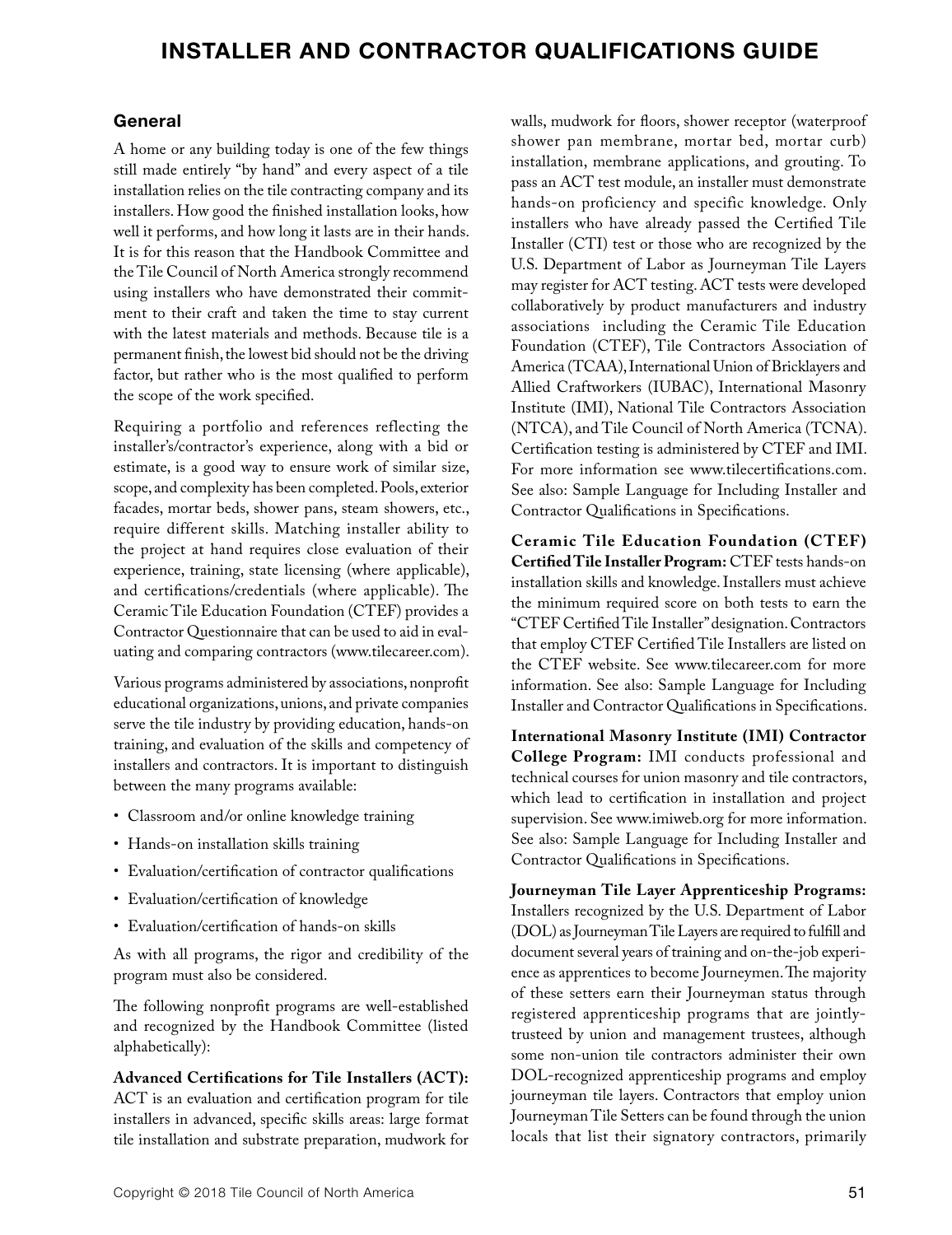the Bricklayer and Allied Craftworkers (BAC) and the United Brotherhood of Carpenters (UBC). See [www.bacweb.org](http://www.bacweb.org) and [www.carpenters.org](http://www.carpenters.org) for more information. See also: Sample Language for Including Installer and Contractor Qualifications in Specifications.

**Marble Institute of America (MIA) Accreditation for Natural Stone Tile Installation Contractors**  MIA+BSI**:** The Natural Stone Institute is an internationally recognized trade association that operates an industry accreditation program for natural stone tile installation contractors. MIA Accredited companies are required to: have been in business for at least three years and have completed at least 200 projects in that timeframe, agree to a code of ethics, and have passed the MIA Accreditation exam. MIA Accredited companies are evaluated and tested with regard to best practices in installation and safety. Visit www.naturalstoneinstitute.org/gettheseal for more information.

**National Tile Contractors Association (NTCA) Five Star Contractor Program:** NTCA is a tile contractors association, with membership open to all tile contractors. Their Five Star program is a peer review program to recognize NTCA members who have demonstrated a track record of providing successful installations. Earning the Five Star designation requires recommendations from customers, suppliers, and peers as well as participation in continuing education, training, and safety programs. See [www.tile-assn.com](http://www.tile-assn.com) for more information. See also: Sample Language for Including Installer and Contractor Qualifications in Specifications.

**Tile Contractors**' **Association of America (TCAA) Trowel of Excellence Program:** TCAA is a contractors association for BAC signatory contractors. Its Trowel of Excellence program is a peer review program to recognize TCAA members who have demonstrated a track record of providing successful installations. Earning the Trowel of Excellence designation requires letters of reference, submittal of a detailed project description and photos, employee participation in educational programming, and proof of financial responsibility. See [www.tcaainc.org](http://www.tcaainc.org ) for more information. See also: Sample Language for Including Installer and Contractor Qualifications in Specifications.

**Other Programs:** The Handbook Committee recognizes many qualified tile installers and contractors can be found that have not participated in the programs listed above. They are encouraged to do so, in order that consumers may more easily identify them. Similarly, the Handbook Committee recognizes there are useful training and evaluation programs for contractors and installers not listed in

this guide, such as consumer-review-based rating systems, programs offered by for-profit educational firms, and government-based programs. See also: Sample Language for Including Installer and Contractor Qualifications in Specifications.

### Sample Language for Including Installer and Contractor Qualifications in **Specifications**

Where inclusion of installer and contractor qualifications in project specifications is desired, include the qualifications under a quality assurance section and require proof of qualifications under a submittals section. The language below may be used for the purpose of including such requirements.

#### Qualifications/Quality Assurance

Installing contractor is [a five-star member of the National Tile Contractors Association] [and] [or] [a Trowel of Excellence member of the Tile Contractors' Association of America].

Installing contractor's foreman or superintendent for the Project holds the International Masonry Institute's Foreman Certification!

Installing contractor employs [Ceramic Tile Education Foundation Certified Installers] [and] [or] [installers recognized by the U.S. Department of Labor as Journeyman Tile Layers].

Individual installer(s) working for installing contractor are certified through Advanced Certifications for Tile Installers (ACT) for installation of <Insert one or more ACT certification requirements>: [Large Format Tile and Substrate Preparation] [and] [or] [Membranes] [and] [or] [Mud (Mortar Bed) Floors] [and] [or] [Mud (Mortar) Walls] [and] [or] [Shower Receptors] [and] [or] [Grouts].

Installer meets the requirements of a program identified and approved by the architect with the criteria for such program similar to or exceeding [Advanced Certifications for Tile Installers (ACT) for installation of Large Format Tile and Substrate Preparation] [and] [or] [Advanced Certifications for Tile Installers (ACT) for installation of Membranes] [and] [or] [Advanced Certifications for Tile Installers (ACT) for installation of Mud (Mortar

<sup>1</sup> The International Masonry Institute's Foreman Certification is available only to members of the International Union of Bricklayers and Allied Craftworkers; accordingly, only IUBAC signatory contractors can meet this requirement.